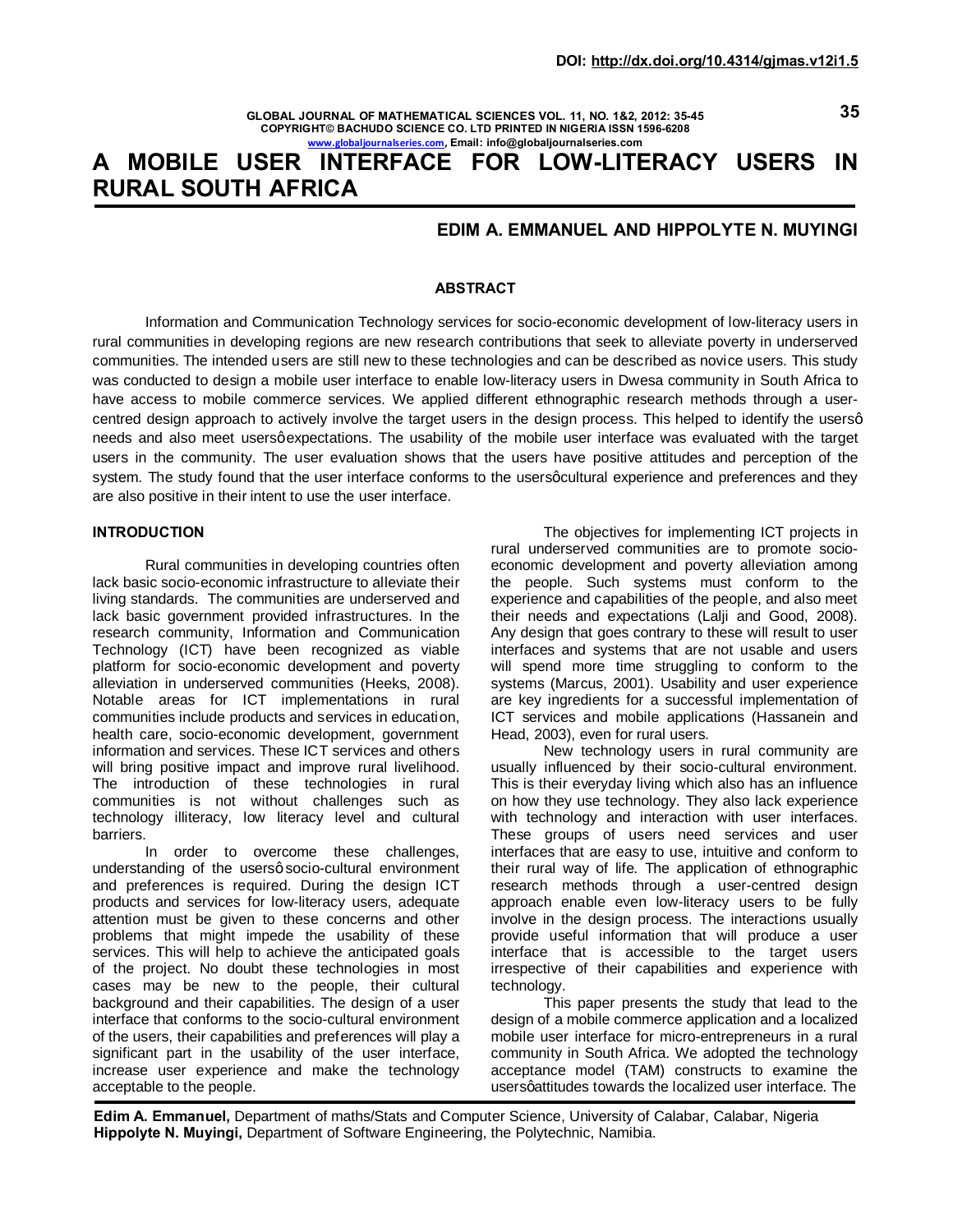result of the descriptive statistical analysis of user data is also presented and conclusions made.

## **Related Work**

Information and Communication Technology have become the catalyst for  $21<sup>st</sup>$  century businesses. ICTs provide sustainable development even in developing countries. ICTs have penetrated every aspect of human life (Heeks, 2008). The mobile phone is a good example of ICT product that is delivering electronic services to micro-entrepreneurs in developing countries. These ICT devices serve as media for improving businesses and also for satisfying user intrinsic needs (Donner, 2004). Despite the achievements recorded by small business owners with the mobile phone in developing countries, the vast majority of ICT projects for development are still concentrated in urban centres (Batchelor and Scot, 2005). The rural communities are still not considered as viable markets for ICT deployments. The rural communities in developing countries are alleged to be risky markets and are yet to be fully explored to a large extent (Heeks, 2008). Research has revealed the significant impact of ICTs on the economic growth of businesses in developed countries where they have been deployed and used successfully (Dedrick et al., 2003).

Mobile networks have reached several rural communities providing mobile connectivity to the rural inhabitants (ITU, 2007) as a result of the increasing demand for mobile telecommunication. Mobile telecommunication has greatly narrowed the digital gab that was created as a result of the absence of desktop computers in rural communities in developing countries. Africa accounts for the highest mobile phone subscription rate in the world (World Bank report, 2009). Users of mobile phone now have provision and opportunity to have access to information and ICT services from the Internet (WAP and HTTP enabled mobile phones), and do not need to worry and wait till they are able to afford a desktop computer before being connected. Low-literacy mobile phone users in rural underserved communities can be provided with mobile ICT services for socio-economic development. These services can be accessible with user interfaces that conform to the usersq socio-cultural environment and preferences and improve the usability and experiences of the users.

The use of ICTs for socio-economic development of low-literacy and poor people in developing countries have shown positive impact among the people where they have been implemented, mainly in Asia. These research efforts include computer literacy programmes and ICT services in health, education, microfinance and others. All these research efforts had made attempt in making ICT services accessible to lowliteracy users by developing the services and user interfaces that are easy to use by the target users. Medhi et al. (2006) designed a text free user interface on desktop computers to enable semi and illiterate domestic labourers in India to find jobs within their community on the Internet. The user interface presented static diagrams that depict job activities recognizable by the users. This is similar to the work carried out in this

study but differed on the platform of implementation. The target users used the user interface successfully to access information on the Internet. Patel et al. (2008) describes a mobile phone voice user interface developed for rural Indian farmers and to enable the farmers share farming information within their community. Sherwani et al. (2007) present an online desktop application prototype developed to assist rural low-literacy community health workers in Pakistan. The Internet based application helps the rural health workers to access health information from the Internet and applies the information on their job to improve the delivery health care in the rural areas.

A mobile user interface that enables members of Self Help Group in a rural community in India to manage their finances is described in Gosh et al. (2003). The users formed a microfinance group and use the user interface to save and lend money to members and also help the users access their account and attract government support with the help of the interface. The users were semi-illiterate rural community members. The application environment and user group have similar characteristics to the environment and user group in this study. The application domain and the input into the user interface are different from this study. Cremers et al. (2008) discussed user-centred design processes by studying user interfaces of ATM machines with the involvement of illiterate persons. The study gave account on the techniques that will allow adequate participation of semi-illiterate persons during the design of user interfaces that will meet user requirements for semi-illiterate persons.

A study was conducted on 28 different games played by low-literacy rural children in India in order to design a digital videogame application by Kam et al. (2009). In designing the mobile game application and user interface, the authors applied ethnographic studies to elicit the tasks requirements for the game and user interface. The authors fashioned out the interaction requirements based on their decisions as a means of adding flexibility, intuition and increase user experience.

In order to design suitable user interface for illiterate people, Medhi et al. (2009) performed a study to find a user interface type that will be easy and intuitive to illiterate users and help the users to access financial services. The authors also tried to determine user interface preference among illiterate users and they found that illiterate users performed better with spoken dialog interfaces than text-based interfaces. Illiterate users also preferred the spoken dialog interface to the text-based interface. Medhi et al. also found that the illiterate users performed tasks at a very high level with multimedia user interfaces.

Speech versus Dual-Tone Multi-Frequency (DTMF) input voice interface designed for low-literacy users is discussed in Patel et al. (2009). The study compared usersq performers using the speech versus DTMF input interfaces. The researchers found that lowliteracy users performed better with DTMF input as compared to the voice input.

A study carried out to determine user interface representations that can assist illiterate and semiilliterate users in speedy understanding of health information is presented in Medhi et al. (2007). Medhi et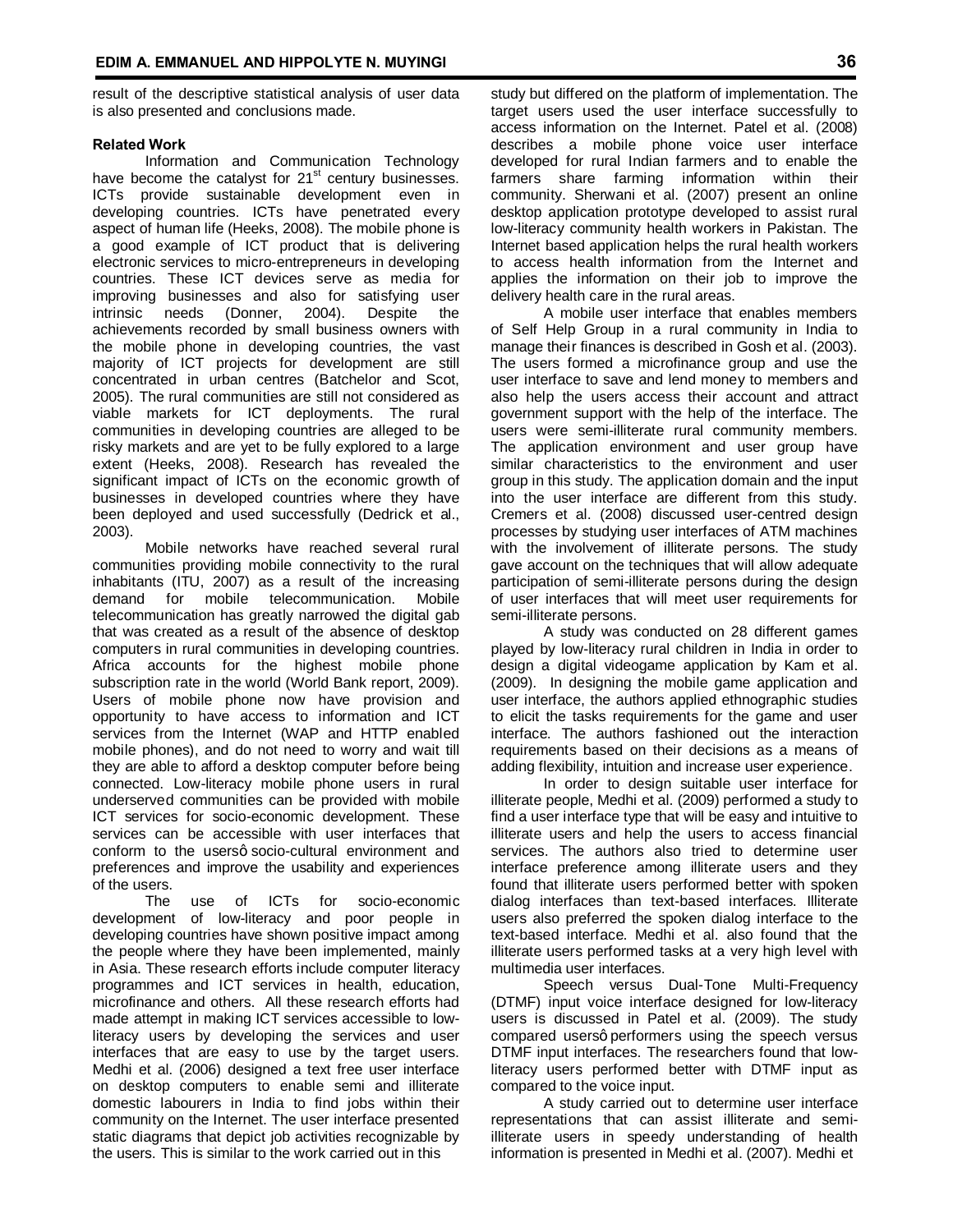al. found that usersq comprehension is better when presented with voice annotations and hand drawn graphics on the user interface.

A mobile phone user interface for semi-illiterate users in rural communities in India is described in Parikh et al. (2006). The user interface enables the users to use their mobile phones to capture data from paper documents through the camera of their mobile phone. The camera reads visual codes on the paper documents to give details of the financial status of the user. The user interface known as CAM is intuitive, flexible and easy to use for interactions. The user do not need to read information on the documents but rather, the phone reads the visual codes and the application does the interpretation and give the user the required information.

A study that looked at user performance and preference for speech versus touch-tone user interface among low-literacy community health workers in rural Pakistan was conducted by Sherwani et al. (2009). The study found that low-literacy participants performed better with the spoken dialog interface than the touchtone interface.

Research had shown that ICT services can be used to empower low-literacy users in rural communities both socially and economically. Mobile phone penetration in rural underserved communities has brought an accessible technology platform to the rural people. The implication is that the digital gap created as a result of the absence of personal computers in rural communities is gradually diminishing. Mobile ICT services (such as mobile commerce) targeting the rural community people would be accessible using mobile phones. It will enable information flow between the rural communities and the outside world.

Research efforts towards the use of ICTs for empowering low-literacy users in rural communities in developing countries had shown positive contributions to the socio-economy of the people. These efforts have not reached the vast majority of African rural communities. The user interfaces for mobile ICT services will play a major part in encouraging low-literacy users to adopt ICT services into their socio-economic activities.

## **Methodology**

ICT projects or services targeting low-literacy users in rural areas are usually initiated by designers or researchers from different environments or background. The development process may solely rely on the decisions of the initiators who may not have the same cultural influence or challenges like the target users. The final product may tilt to the designer oper spective and experience rather than the users. In rural areas, users often do not posses any experience in the technology and may find it difficult to make meaningful contributions to the design of the application and user interface (Edim and Muyingi, 2010a). They also find it difficult to form a user model of the intended application (Isabirye and Flowerday, 2008). It is evident that when the users are given the opportunity to participate in the design process a successful and acceptable system will emerge (preece et al, 2002). For this reason, we applied a user centred design approach in this study.

We adapted the user centred design approach to meet up with the user environment and the characteristics of the target users. Within this approach

various research methods were applied to ensure effective user participation. The user centred design approach consists of the following phases:

- i. User/environment study This phase involved determining the user characteristic, user needs and the cultural environment. We conducted onsite visits and informal interviews with community members. A survey was also carried out to gather substantial amount of qualitative and quantitative data. The survey consisted of positively rated Likert-scale questions with a point scale of 1-5. The questionnaires were distributed by simple random sampling to community members and a total of 120 responses were received from the respondents.
- ii. Tasks analysis and scenario design At this point the emphasis was to identify the user tasks for the user interface and the mobile commerce system functions. We conducted an audit of similar applications and user interfaces and gathered data for scenarios design and formative evaluation. Focus group was organized in the community with the help of a community facilitator for formative evaluation of the scenarios and data gathering. 9 crafters took part in the evaluation in Ngwane art and craft center in the community.
- iii. Prototype design and evaluation Prototype in the early stage of system development helps the users to form a mental model of the system and facilitate the process of eliciting user requirements. The prototype application and user interface were designed and formative evaluation sessions were performed through focus groups in the community. 12 school learners in grade 11 and 12, and 7 crafters with an average age of 42 years participated in the evaluation. During the process data were elicited from the participants. The data include images of crafted products from the crafters, and user interface interaction preferences.
- iv. Cultural adaptation of user interface In order to adapt the user interface to a culture sensitive user interface, we conducted different research methods that include audit of the cultural environment, interviews with community members and survey. During the audit of the environment, we surveyed the environment to identify artefacts within the cultural environment that the people of Dwesa interact with on daily basis within and outside their homes. Images of these artefacts were captured, evaluated, and validated with experts who were also computer literate. The survey consists of the Value Survey Module (Hofstede et al. 2008) questionnaires which were distributed to the literate members of the community. Oral interviews were conducted in the community by visiting participants in their homes.
- v. Design evaluation: the user interface was evaluation through focus groups method and single user evaluation. Focus groups consist of 12 school learners in the  $11<sup>th</sup>$  and  $12<sup>th</sup>$  grades with an average age of 17.5 years. 11 crafters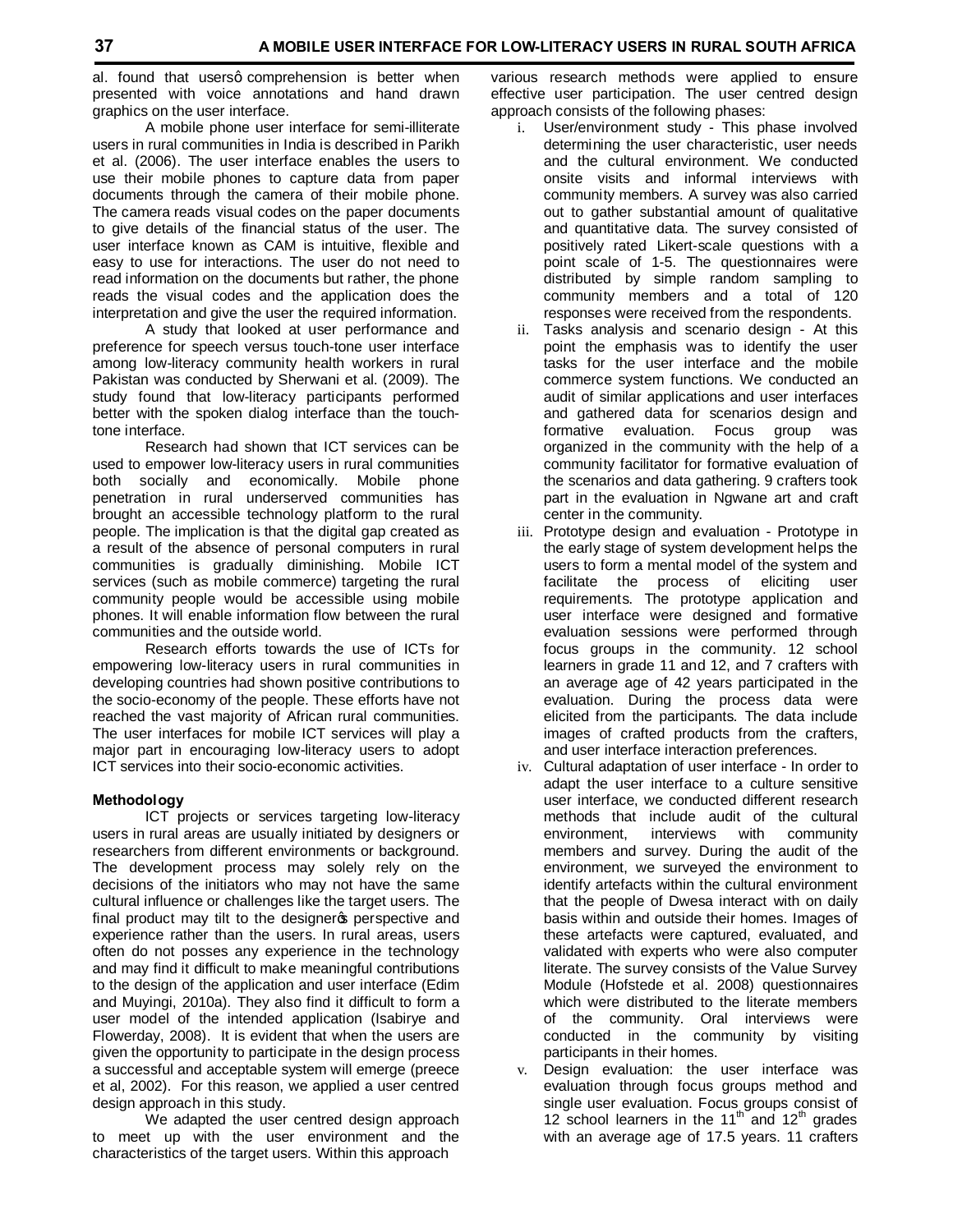constituted the second focus group made of 7 semi-illiterates and 4 illiterates. The average age of the crafters was 48 years. The third focus group consists of 9 clerical staff in the community schools. Their average age was 36 years. During single user evaluation, 10 educators from the community schools participate in the evaluation on individual basis. Their average age was 38 years. All the participants were given a post-test questionnaire to fill at the end of each evaluation session.

#### **Data Analysis and Results**

There is generally low level of ICT awareness in the community and as such the design process was very tasking. Mobilizing the community members to

participate was also difficult. The distance between the researchers and the community also created its challenges. This made the process of designing and user participation more difficult. The presentation of this study results is done following the approach adopted in the methodology.

## **User Environment**

Based on the survey conducted, the occupation distribution include: Farmers, women engaged in art and craft, school learners, teachers (educators), none teaching staff in schools and the unemployed. The mean age distribution of the respondents was 35 years. 77.4 percent of the respondents owned mobile phones. The mean years of using a mobile phone by respondents was 2.6 yrs. Figure 1 represents the technology literacy (awareness and use of technologies) in the community.



Figure 1. ICT technologies awareness and use

On a point scale of 0 . 5, respondents who are aware or have used mobile commerce were less than 2.5 points and those who are aware or have used the Internet scored 3 points. The graph shows a low level of awareness and use of the different technologies in the graph. These users are not very familiar with modern ICTs. The implication on the user interface design is that it will be difficult for these users to make good contribution in pointing out what they want or state what their requirements are. The technology landscape indicates that the Dwesa people are novice technology users. These groups of users need user interfaces that are simple and easy to understand. The user interface should be able to conform to their cultural environment so that it will present features that are easy to understand and use.

Business activities within the community were very low. The inhabitants in the community depend on the market in the nearby town (Wilowsvale), which is a distance of 40km on a rough un-tarred road to purchase their household needs. They also take any produce or products from the community to this market if they have to sell and at the same time bear the cost of transportation. Lack of basic infrastructures and poverty has caused the local market not to develop. This situation further discourages the local microentrepreneurs from developing their trade.

#### **Task Analysis**

An audit of similar and existing e-commerce and m-commerce applications helped in identifying user tasks and user interface interactions and activities. The best solutions were selected and applied in designing two separate sets of goals and user tasks. One is the set of tasks the customer will perform to achieve the goal of purchasing an item from the online shop. The other set of tasks are the ones the shop-owners will perform to achieve the goal of managing their on-line shops. Figure 2 illustrates an upper level tasks tree for shop-owner interactions.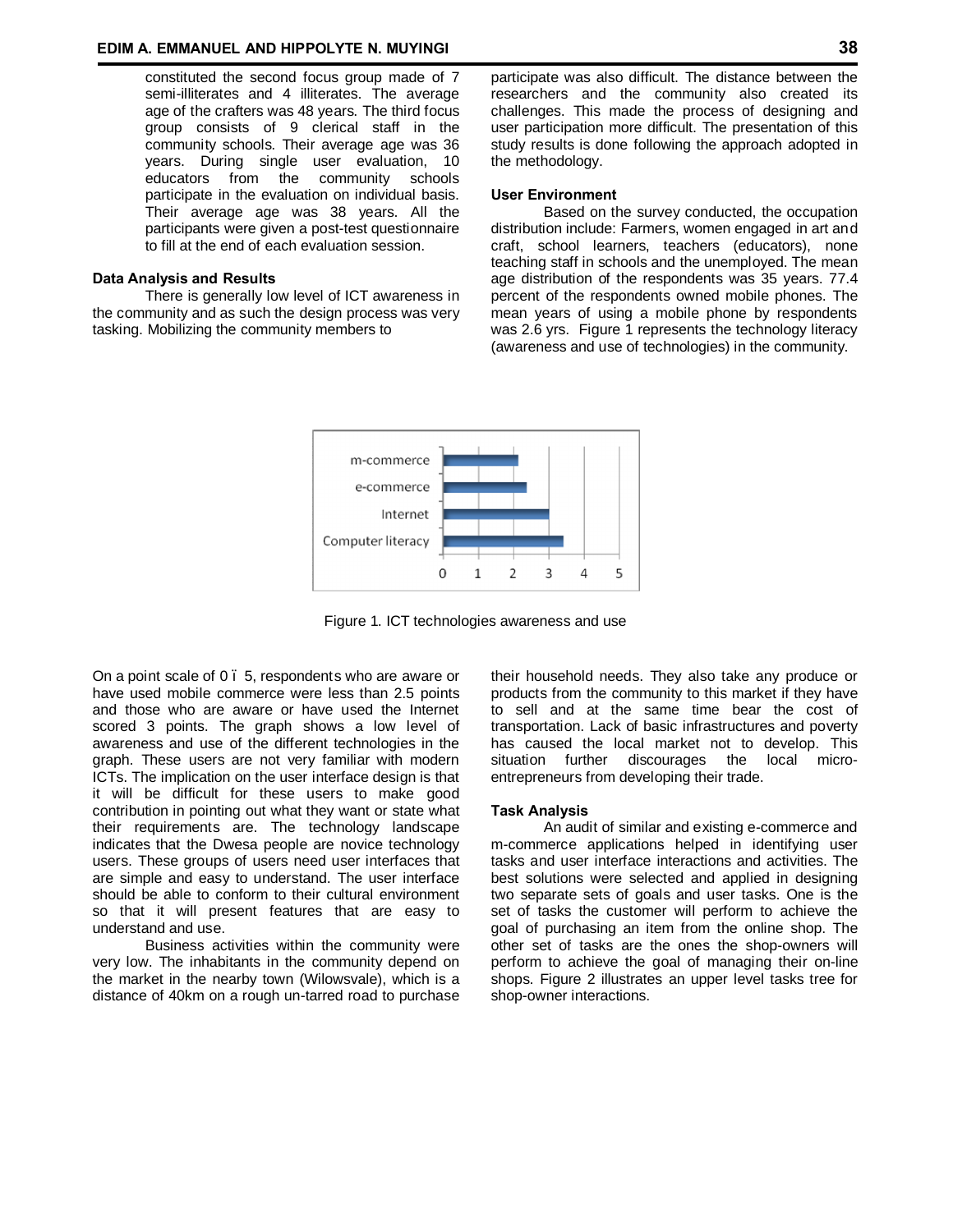

Figure 2. Shop-owner tasks tree

#### **Prototype Design**

The prototype provides two different user interfaces for interaction, one for the customers wishing to interact with m-commerce application and the other for the shop-owners to enable them manage their online shops. The customer will interact with a graphical user interface to carry out tasks that include registering and placing an order for items. On the other hand, the shopowner is presented with a localized user interface that allows him/her to manage the online shop. The shopowner tasks include: creating a new online shop, add a product to the online shop, update an existing item in the

shop , remove a product from the shop, Check for any existing order made by a customer, etc. Some of these actions are initiated using a button or selecting a graphical icon on the screen. Usersq evaluation data were collected and used to refine the prototype. Figure 3 shows screen shots of the prototype. Figure 3(a-d) shows the home page of the m-commerce application and user interface in one of the online shop and its products, products in a shopping basket (3c), and the shop-owner user interface respectively. Figure 3d is a localized user interface for the local shop-owners.



**Figure 3.** (a) Home page, (b) An online shop, (c) Shopping basket, (d) Shop-owner interface.

#### **Cultural Adaptation of User Interface**

Cultural differences exist among different people and regions. Culture influences design decisions, usersq perspective and the artefacts used on the interface (Smith et al., 2004). Good design of cultural interface elements with usersq preferences will improve usability of the system (Marcus, 2001; Shen et al., 2006, W3C, 2009), and also a means of bringing technology to communities that are technology illiterates (Yeo, 1996). The value survey module provided data on culture dimensions of Dwesa people. The results are presented in Table 1. Hofstedes dimensions of culture (Hofstede, 2008 include Power-distance, Collectivism vs. Individualism, Femininity vs. Masculinity, Uncertainty avoidance.

The cultural dimensions of Dwesa people and other findings are presented in Table 1. Dwesa is a moderate power distance society. The implication on the user interface design is that the people will embrace interface elements that represent their national symbol, their heroes, and artefacts that depict their national monuments. It is a collective society. The implication is that the people will prefer user interfaces that bring out their collective value systems. The Dwesa society is a collective one and as such, the people will want user interface elements that represent family values rather than individual values. The uncertainty avoidance dimension is high. The implication on user interface design is that the people will prefer user interface elements that are not complex, a menu system that is short devoid of high hierarchies, information on interface that does not have hidden meaning and interaction elements that represents their culture. They prefer user interface elements to be in a language that they are familiar with and simple to recognize and understand. Dwesa is also a masculinity society and the implication on user interface is that interface elements that are gender sensitive will not be attractive to the people. Table 2 presents cultural preferences of the people in Dwesa community. These preferences are what the participants felt it would help to make the user interface simple and easy to understand. For instance, different colors have their meaning and what they symbolize in the society. The black color represents a state of soberness/evil and will easily repel the people. The yellow color is a national color and is generally accepted. The brown color is used for decoration and represents strength. Table 3 shows some of the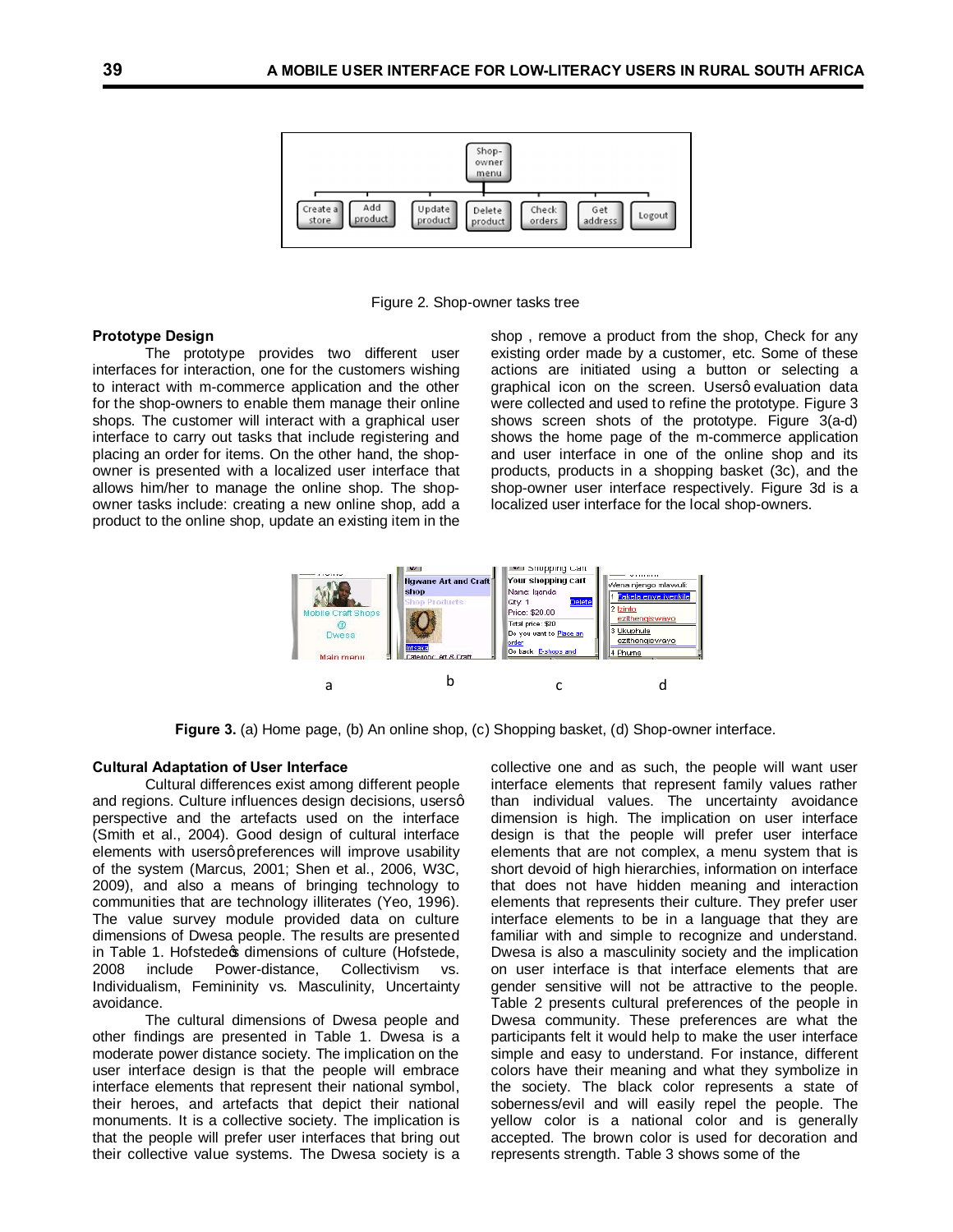identified cultural metaphors/icons used on the interface. These interface markers were used as static diagrams to represent user interface metaphors/icons. These artefacts represent cultural artefacts found within the

cultural environment of the Dwesa people. The mobile device is limited in size and capabilities and as such limited amount of graphics is recommended to reduce the weight on the interface, and the cost on the user.

**Table 1:** Culture dimensions of dwesa community.

| <b>Dimensions</b>                              | <b>Findings</b>                                        |  |
|------------------------------------------------|--------------------------------------------------------|--|
| Power-distance<br>$66.5$ :  <br>(rating<br>$=$ | . High level of poverty                                |  |
| moderate                                       | . Lack of basic infrastructures                        |  |
|                                                | . existence of inequality between urban and rural life |  |
|                                                | high dependent on social grants                        |  |
| Collectivism vs. individualism (rating         | . People are identified by their families              |  |
| $= 68$ : strongly collective                   | . they live according to kinship                       |  |
|                                                | . they depend on one another for support and growth    |  |
|                                                | . common social and religious groups                   |  |
| Femininity vs. masculinity (rating $= -$       | . Men are heads of family                              |  |
| 24.5): masculinity                             | . Men are the decision makers in a family              |  |
|                                                | . Men provide support and security to the family       |  |
| Uncertainty avoidance<br>(rating<br>$=$        | . Friendly, tolerant and easy-going people             |  |
| 122.5): high uncertainty avoidance             | . highly religious society                             |  |
|                                                | . living influence by culture and religion             |  |
|                                                | . Avoid taking risk                                    |  |

## **Table 2:** Users cultural preferences

| Cultural attractors | <b>Findings</b>                                             |  |  |  |  |
|---------------------|-------------------------------------------------------------|--|--|--|--|
| Colors              | White color - regarded as a culturally preferred,           |  |  |  |  |
|                     | represents purity, used in traditional attires.             |  |  |  |  |
|                     | . Black color- used in traditional attire, represents evil, |  |  |  |  |
|                     | bad.                                                        |  |  |  |  |
|                     | . Brown color, used for decoration                          |  |  |  |  |
|                     | . Red represents danger.                                    |  |  |  |  |
| Text                | . Prefers text presented in Isixhosa language               |  |  |  |  |
| Numbering           | . Count with normal numbering system (1, 2, 3,)             |  |  |  |  |
|                     | . Traditional numbering system . I, II, III, IIII, õ        |  |  |  |  |
| Interaction type    | . Voice in local language most easiest to understand        |  |  |  |  |
|                     | .Graphics interface with local and easy to understand       |  |  |  |  |
|                     | symbols.                                                    |  |  |  |  |
| Menu layout         | familiar with hierarchical                                  |  |  |  |  |
|                     | list presentation.                                          |  |  |  |  |
|                     | . central positioning                                       |  |  |  |  |
| Labels and buttons  | . Labels in local language                                  |  |  |  |  |
|                     | . Button text in local language                             |  |  |  |  |
| Images and graphics | . use of cultural graphics to represent actions             |  |  |  |  |
| Help item           | . provide short help to assist navigation                   |  |  |  |  |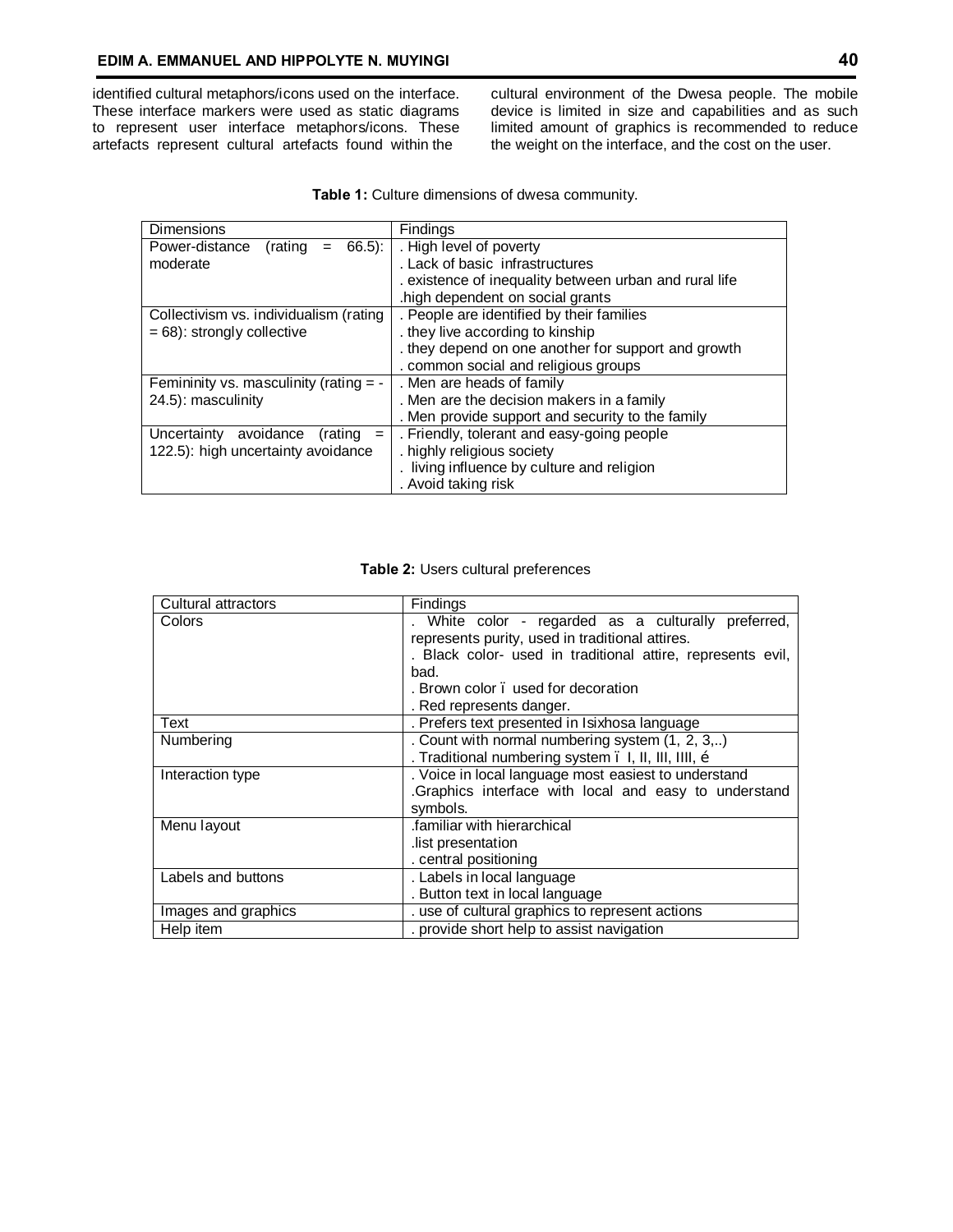| Function      | Metaphor | Meaning                                                                         |  |  |
|---------------|----------|---------------------------------------------------------------------------------|--|--|
| Home          |          | A local hot is a residence, can be used to represent the<br>home page/command   |  |  |
|               |          |                                                                                 |  |  |
| Forward<br>or |          | An arrow sign represent navigation                                              |  |  |
| backward      |          |                                                                                 |  |  |
| Entry/exit    |          | A door can represent a point of entry and exit                                  |  |  |
| Add           |          | A tray for collecting items and represents a container for<br>addition of items |  |  |
| Delete        | M.       | A trash can represent disposal of items                                         |  |  |

#### **Table 3:** Cultural metaphors/icons

The information on the tables (Table 1, 2 and 3) was used to adapt the mobile user interface to a culture sensitive user interface. The interface elements depict what is familiar to the users within their cultural environment. These are the interaction elements that the users interact with on daily basis within and outside their homes. These include the language of the interface, the cultural metaphors/icons, color markers, text, interface layout, buttons and menu.

## **User Evaluation**

The shop-owner user interface was evaluated by participants in the community. Each of the participants performed selected tasks while we observed and took record of our observations. At the end, we gave out post-test questionnaires (Likert-scale) and interviewed participants as well. The questions centers on perceived usefulness of localization, perceived usefulness, perceived ease of use and perceived intention to use the system.

We adopted the technology acceptance model (TAM) constructs (Davies, 1989) to design the post-test questionnaire and test users aperceptions of the system. TAM was used by Evers and Day (1997) to evaluate cultural preferences among users of globalised software. Also, Aggelidis and Chatzoglou (2009) applied TAM constructs to test usersq behavior towards an ecommerce application. *Table 4* presents the results of usersqperception.

The result shows that participants have a high perception towards the system. The users were positive in perceived usefulness of localization and ease of use with mean scores of 3.59 and 3.75 respectively. They see localization as a means of making the user interface to conform to their cultural environment and making it easy for them to interact with the interface. The users were also positive in the rating of perceived usefulness and perceived intention to use the system with mean scores above 4 respectively. The users feel that the user interface and application are useful to their community and are positive that they are going to use the system. The positive rating of all the constructs shows that the user interface was easy to understand and use. Cultural adaptation of the user interface had made the artifact to conform to what the people are familiar with. The correlation coefficient of perceived usefulness of localization, ease of use, usefulness of interface indicates that there exist a positive correlation between these constructs and intention to use the system. The participants were first time users who were not very familiar with the process of evaluation and the technology. Based on the results, the users were able to use the user interface and are positive in the intention to use the user interface and application.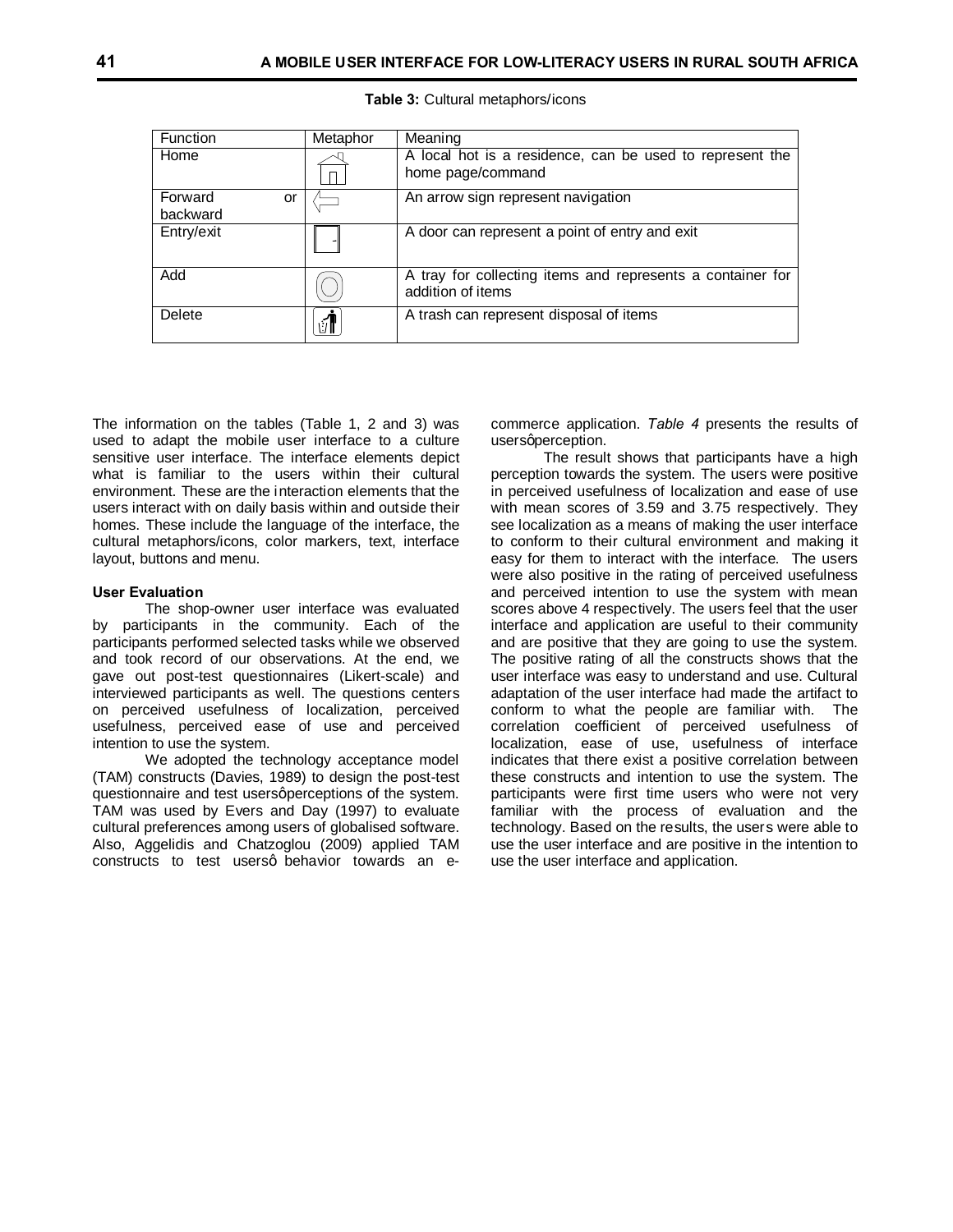| Participant#                            | $-$ nounar, $2-$ aroughoo, $1-$ on ongry aroughoo,<br><b>Usefulness</b><br>localization | of Perceived<br>usefulness | Perceived<br>ease<br>of use | Perceived<br>Intention to use |
|-----------------------------------------|-----------------------------------------------------------------------------------------|----------------------------|-----------------------------|-------------------------------|
| $\mathbf 1$                             | 5.00                                                                                    | 4.33                       | 3.71                        | 4.00                          |
|                                         |                                                                                         |                            |                             |                               |
| $\overline{\mathbf{c}}$                 | 5.00                                                                                    | 5.00                       | 2.71                        | 4.67                          |
| 3                                       | 3.33                                                                                    | 5.00                       | 3.00                        | 4.67                          |
| 4                                       | 4.67                                                                                    | 5.00                       | 2.86                        | 5.00                          |
| 5                                       | 4.33                                                                                    | 4.67                       | 4.57                        | 5.00                          |
| 6                                       | 2.50                                                                                    | 3.33                       | 3.43                        | 4.33                          |
| 7                                       | 4.67                                                                                    | 4.33                       | 3.00                        | 4.67                          |
| 8                                       | 2.67                                                                                    | 5.00                       | 4.00                        | 4.00                          |
| 9                                       | 3.00                                                                                    | 5.00                       | 4.57                        | 4.33                          |
| 10                                      | 3.00                                                                                    | 5.00                       | 4.71                        | 4.33                          |
| 11                                      | 3.00                                                                                    | 5.00                       | 4.71                        | 4.33                          |
| 12                                      | 4.33                                                                                    | 4.00                       | 3.875                       | 4.67                          |
| 13                                      | 4.00                                                                                    | 4.00                       | 3.71                        | 4.67                          |
| 14                                      | 4.00                                                                                    | 4.00                       | 3.43                        | 1.00                          |
| 15                                      | 4.00                                                                                    | 4.67                       | 3.71                        | 4.00                          |
| 16                                      | 4.00                                                                                    | 4.67                       | 4.14                        | 4.33                          |
| 17                                      | 4.00                                                                                    | 4.00                       | 3.71                        | 4.33                          |
| 18                                      | 4.00                                                                                    | 3.33                       | 4.29                        | 4.67                          |
| 19                                      | 3.50                                                                                    | 3.50                       | 3.29                        | 3.00                          |
| 20                                      | 2.00                                                                                    | 4.00                       | 3.14                        | 3.67                          |
| 21                                      | 2.33                                                                                    | 3.33                       | 4.00                        | 4.67                          |
| 22                                      | 2.33                                                                                    | 3.67                       | 3.83                        | 3.67                          |
| 23                                      | 3.00                                                                                    | 5.00                       | 3.71                        | 4.33                          |
| Mean                                    | 3.59                                                                                    | 4.34                       | 3.75                        | 4.19                          |
| <b>SD</b>                               | 0.87                                                                                    | 0.61                       | 0.57                        | 0.82                          |
| Correlation<br>with<br>intention to use | 0.15                                                                                    | 0.25                       | 0.13                        |                               |

**Table 4 - mean scores of user perception of the system (five points scale:5 = strongly agree; 4= agreed; 3= neutral ; 2= disagree; 1 = strongly disagree)**

In the evaluation process, the participants were given two tasks to perform. The first tasks involved creating an online shop. The subtasks include selecting the menu, and entering the user name and password, and then the name of the shop and the type of products to present in the online shop. The second task involved

adding two products into the newly created shop. The subtasks include selecting the shop from the list, and adding the products and the relevant fields that describe the products. Figure 4 presents the tasks completion rate among the different user groups in the community.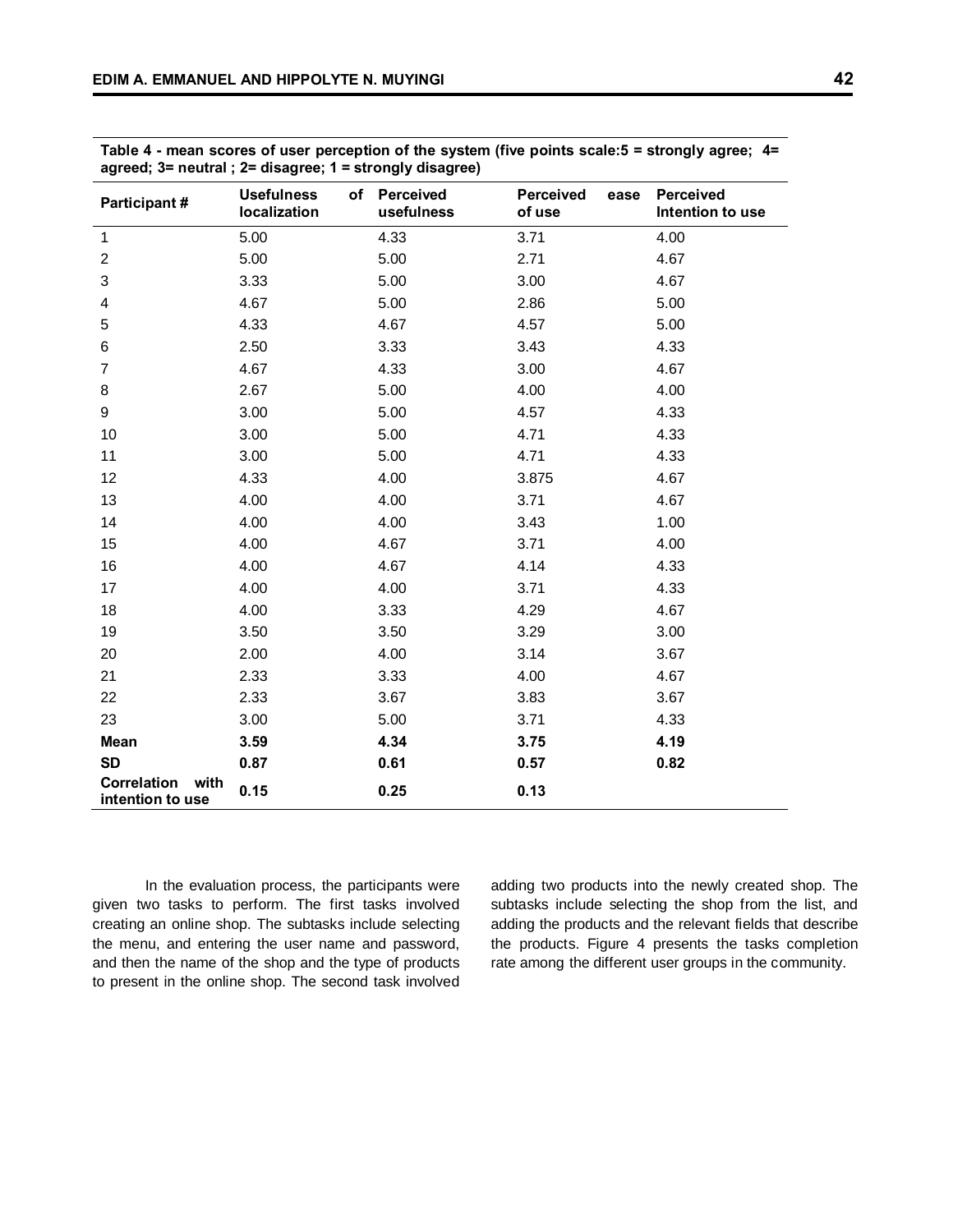

**Figure 4:** User tasks performance success rate

The results show that the users irrespective of their literacy and technology awareness levels, they were able to interact with the user interface successfully. There was more than 50% tasks completion success rate among the different user groups for the two selected tasks. The crafters despite the low-literacy level performed very well and recorded more than 50% successes. The study found that the users were able to identify the user interface elements, and easily navigate through the interface to perform the tasks. The user interface elements meet the user preferences and cultural experiences. The study also found that the user experience will continue to improve as the users continue to use the interface. This is indicated in the level of task successes recorded when the users performed the second task after the experience the gathered from performing the first tasks. This is an indication that the users found the user interface simple to use and easy to understand. There was high level of precision in tasks performance among the different user groups. The study found that the users were familiar with the interaction elements on the user interface and as such it was easy for them to interact with the interface with ease.

## **CONCLUSION**

The proliferation of mobile phones to rural communities has made media accessibility possible for low-literacy users in developing countries. Mobile phones can be used to access information at anytime and anywhere. Low-literacy users in rural community will adopt ICTs when user interfaces required to interact with

ICT services meets their cultural experience and preferences. In this study, we have designed a mobile user interface to enable low-literacy rural microentrepreneurs to interact with a mobile commerce application. The study found that the target users are willing to adopt the application and user interface for their economic advantage. The user-centered approach and research methods applied in this study enabled users to be involved in the development process. The research methods used were adapted to suit the culture and the environment of the target users for effective participation and to achieve the desired results (Smith et al. 2004). This is because; in rural communities these technologies and user interface design processes are still novel to the users. The user interface has been customized to create a sense of belonging and facilitate technology acceptance (Yeo, 1996).

The study results show that the users have positive perception of the user interface and intent to use the system. This study has provided evidence that cultural adaptation of user interfaces and interactions will support effective use of ICT services. This is because the process had helped to capture the needs and cultural experiences of the target users and created an artifact that meets the expectations of the users. This implies that cultural issues that influence the behaviours, motivations and attitudes of the users are very important in the design of a user interface targeting a given cultural group. This study is also an attempt to show that mobile commerce can be used for socioeconomic development of the rural communities in the long run.

Further research is expected to include more cultural artefacts and enhance the user interface further. Also, more study is required to test the user interface presentation across different mobile devices.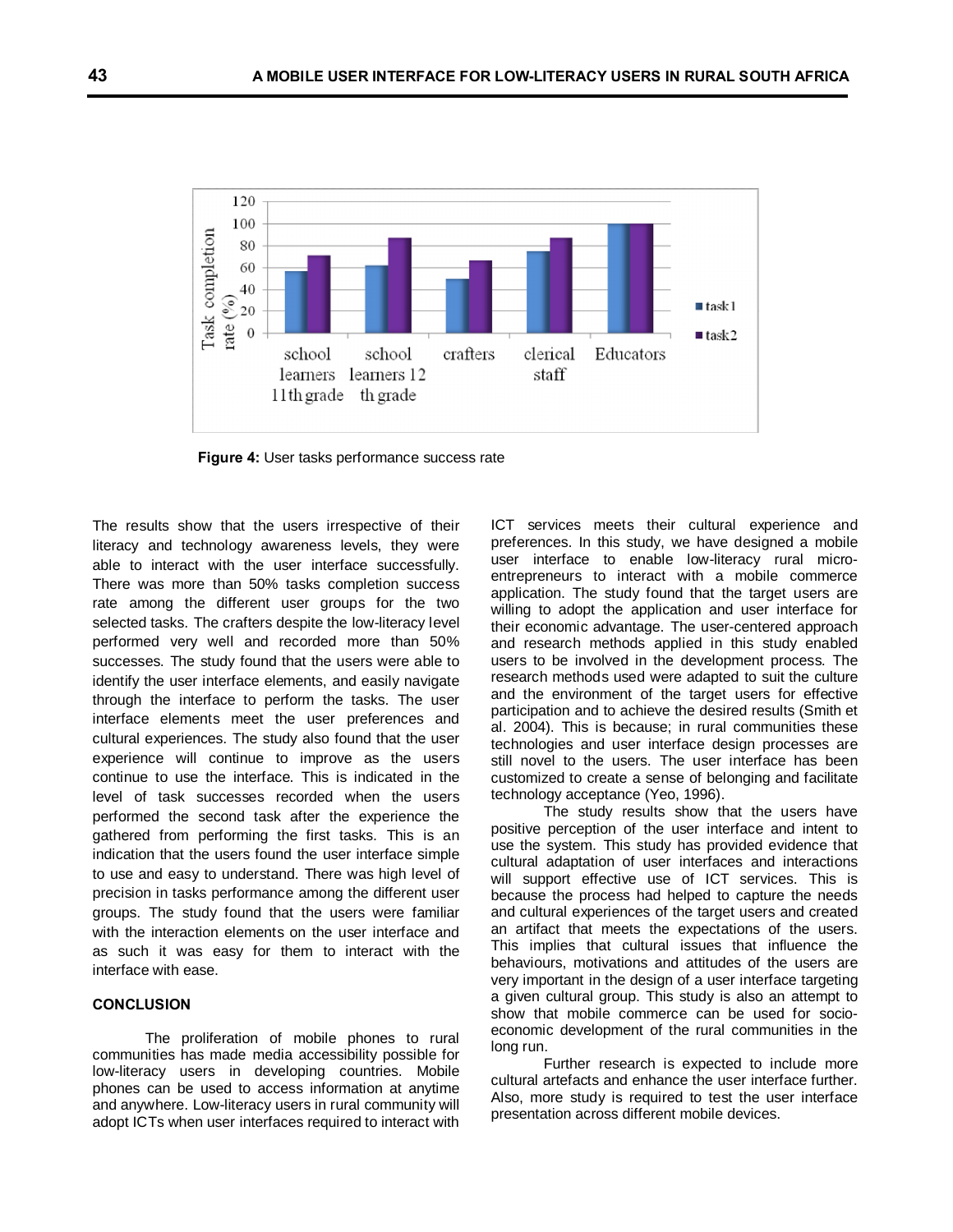## **REFERENCES**

- azAggelidis, V. P. and Chatzoglou, P. D., 2009. Using a Modified Technology Acceptance Model in Hospitals, Into Journal of Med. Informatics, 78: 115-126.
- Batchelor, S., and Scott, N., 2005. ICTs for economic growth and poverty reduction. The DAC journal, 6: 3.
- Cremers, A. H. M., de Jong, J. G. M., and van Balken, J. S., 2008. User-Centred Design with Illiterate Persons: The Case of the ATM User Interface**.** In: proc. of International Conference on Computers for Handicapped Persons, 713-720.
- Davies, F. D., 1989. Perceived usefulness, perceived ease of use, and user acceptance of information technology, MIS Q. 13,3, 319-340, in: Aggelidis, V. P. and Chatzoglou, P. D. (2009) Using a Modified Technology Acceptance Model in Hospitals, Intd Journal of Med. Informatics, 78: 115-126.
- Dedrick, J., Gurbaxini, V., and Kraemer, K., 2003. Information technology and economic performance: A critical review of the empirical evidence, ACM Computing Surveys, 35(1): 1-28.
- Donner J., 2004. Micro-entrepreneurs and Mobiles: An Exploration of the Uses of Mobile Phones by Small Business Owners in Rwanda. Centre for Global Health and Economic Development. The Earth Institute at Columbia University. New York. Information Technologies and International Development, 2(1): 1-21.
- Edim, A. E. and Muyingi, H. N., 2010a. A Cultural User Interface for a Rural Community in South Africa, Proceedings of SATNAC-2010, Stellenbosch, South Africa, pp.231-236.
- Evers, V., and Day, D., 1997. The Role of Culture in Interface Acceptance In: IFIP TC13 Intd Conf. on HCI INTERACT'97, Chapman & Hall, London, Sydney, Australia. In: Shen S., Woolley, M. and Prior S. (2006) Towards Culture-centered Design, Interacting with Computers, 18: 820-852.
- Ghosh, K., Parikh, T. and Chavan, A., 2003. Design Considerations for a Financial Management System for Rural, Semi-literate Users, ACM Conference on Computer-Human Interaction-2003.
- Hassanein, K. and Head, M., 2003. Ubiquitous usability: exploring mobile interfaces within the context of a theoretical model, Ubiquitous Mobile Information and Collaboration Systems Workshop (UMICS 2003), The 15th Conference on Advanced Information Systems Engineering, Velden, Austria.
- Heeks, R., 2008. ICT4D 2.0: The Next Phase of Applying ICT for International Development. Computer, 41(6): 26-33.
- Hofstede, G., Hofstede, G.J., Minkov, M. and Vinken, H., 2008. Values Survey Module 2008 Questionnaire. Available : http://www.geerthofstede.nl/research--vsm/vsm-08.aspx, (Accessed: 24 November, 2009)
- Hofstede, G. and Hofstede, G.J., 2005. Cultures and Organizations: Software of the Mind Revised and expanded 2nd Edition. New York: McGraw-Hill USA. ISBN 0-07-143959-5.
- Isabirye, N. and Flowerday, S., 2008. A model for eliciting user requirements specific to South African rural areas, ACM International Conference Proceeding Series; Proc. of the 2008 annual research conference of the South African Institute of Computer Scientists and Information Technologists on IT research in developing countries: riding the wave of technology ,Wilderness, South Africa, 338:124-130.
- ITU International Telecommunication Union, 2007. Measuring Village ICT in Sub-Saharan Africa. Available: www.itu.int/ITU-D/ict/statistics/material/Africa\_Village\_ICT\_2007.pdf. (Accessed: 10th July, 2008)
- Kang, K. and Corbitt, B., 2001. Effectiveness of Graphical Components in Web Site E-commerce Application A Cultural Perspective. Electronic Journal of Information Systems in Developing Countries, 7(2): 1-6.
- Kam, M., Mathur, A., Kumar, A. and Canny, J., 2009. Designing digital games for rural children: a study of traditional village games in India, Proceedings of the 27th International Conference on Human Factors in Computing Systems, USA, pp.31-40.
- Lalji, Z. and Good, J., 2008. Designing New Technologies for Illiterate Populations: A study in Mobile Phone Interface Design, Interacting with computers, 20: 574-586.